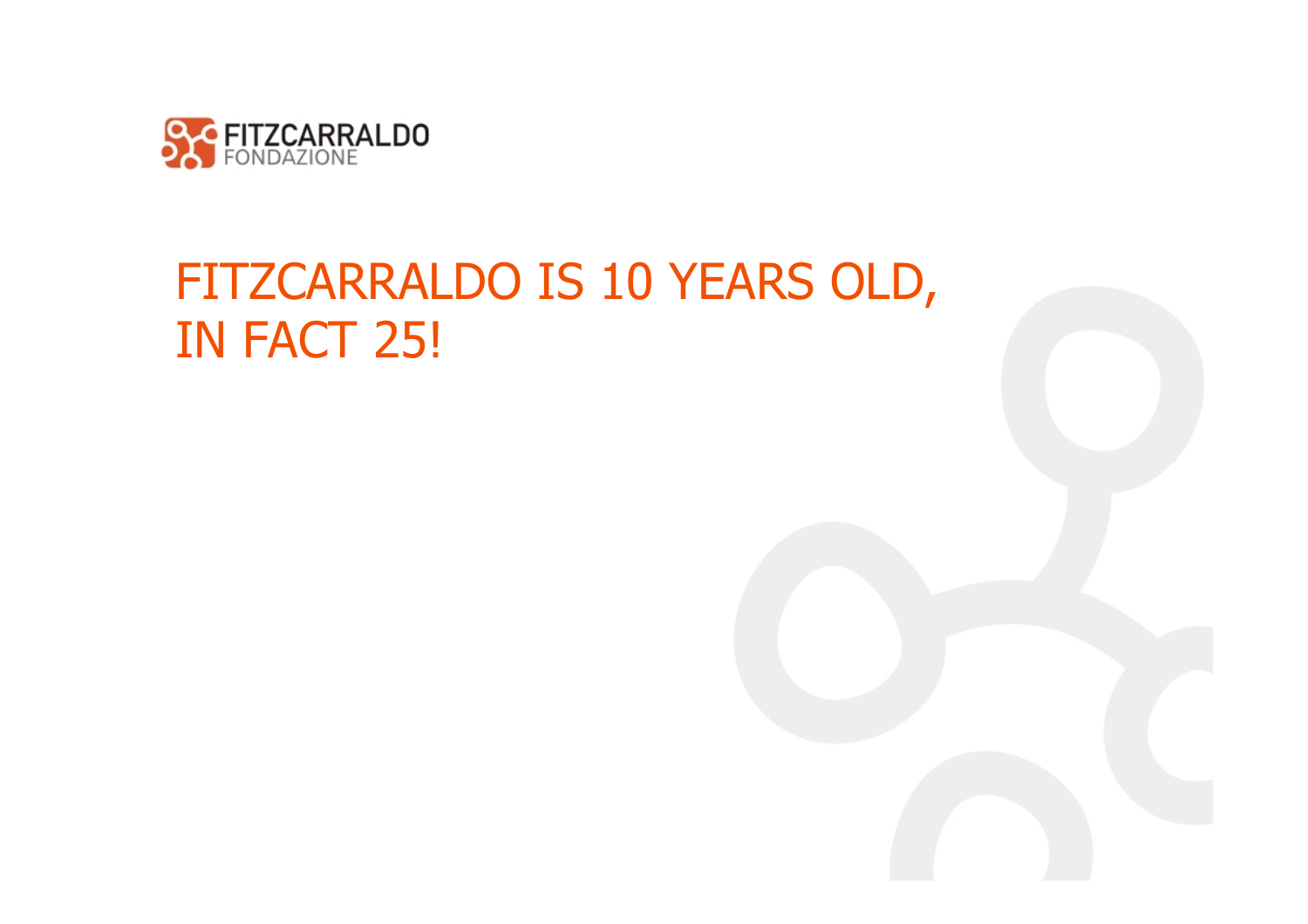## Who we are



Fitzcarraldo, just like the visionary pioneer in Werner Herzog's film, has accepted the challenge to open up new paths to support all those who work within and in favour of the cultural sector.

The annual report is the story of one year of a long adventurestarted in the mid 80s

and a due initiative of transparency towards our stakeholders.

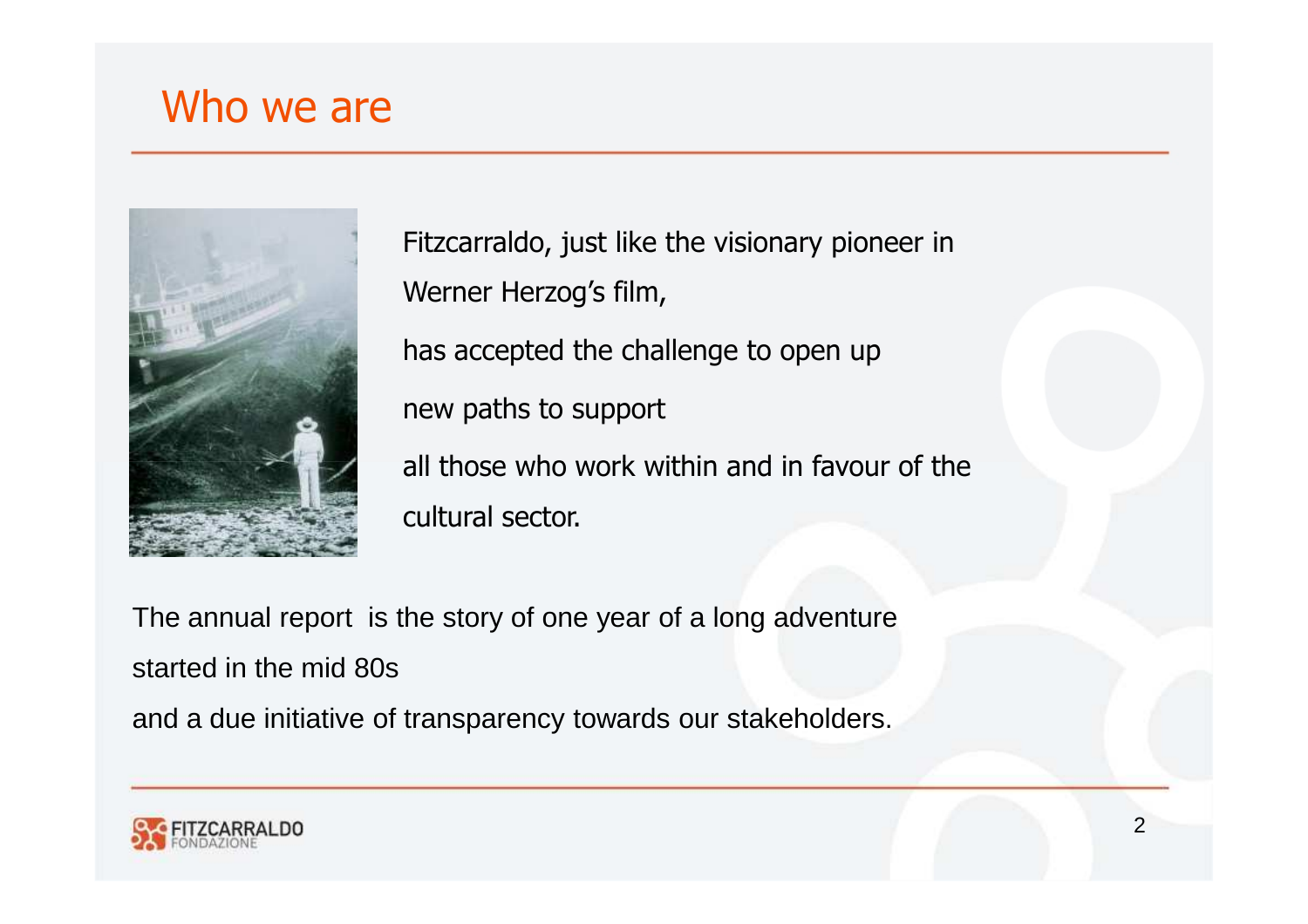Fitzcarraldo works in Piedmont, in Italy, in Europe, in the Mediterranean area as well as in some Asian developing areas



and for many years it has been actively taking part in the movement of transnational cultural networks.

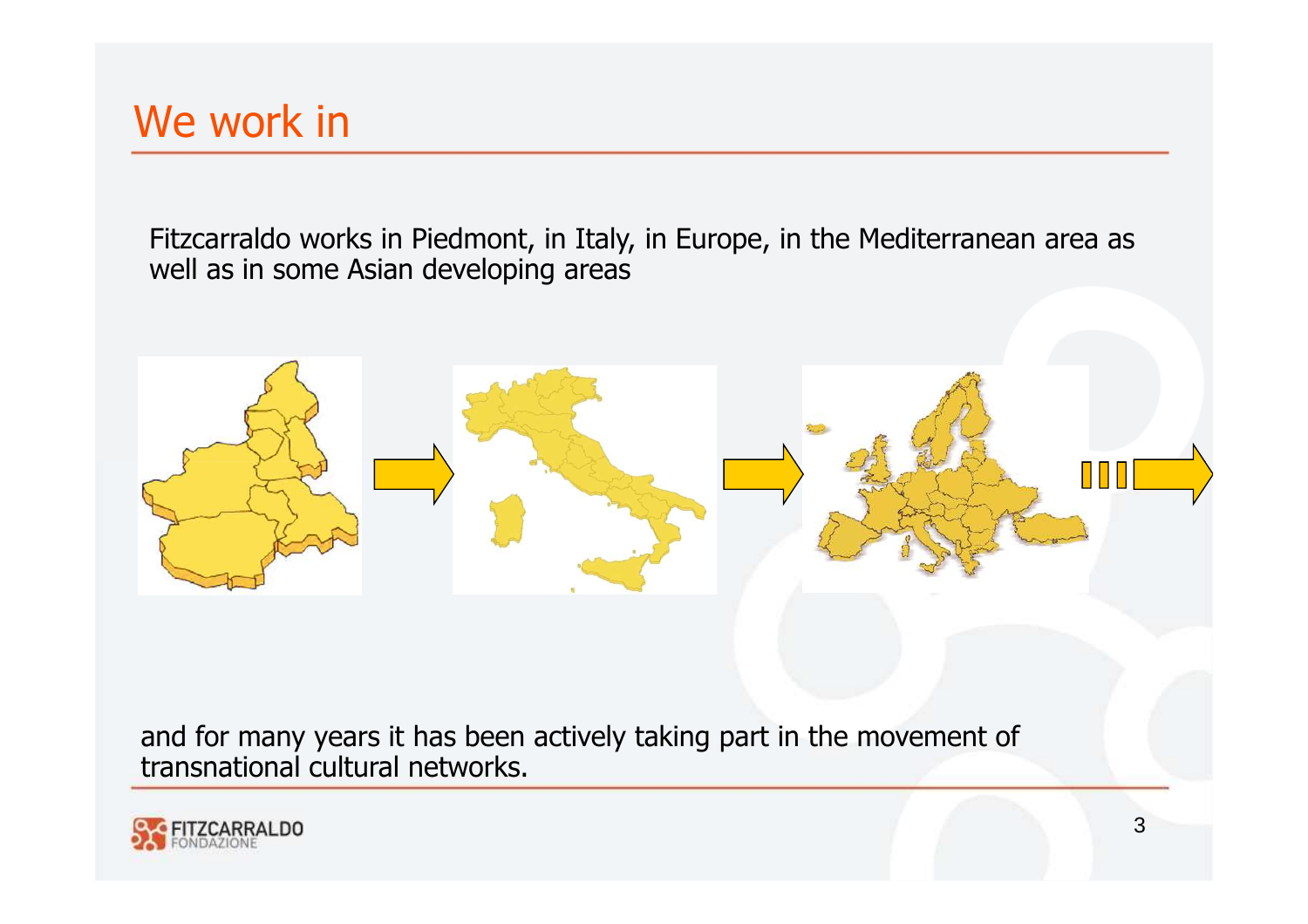### **+ than 40 projects**

studies, researches and lifelong training initiatives commissioned, developed within framework agreement programmes or carried out on our own initiative

# by a **TEAM** of 23 people

## in **3755** working days

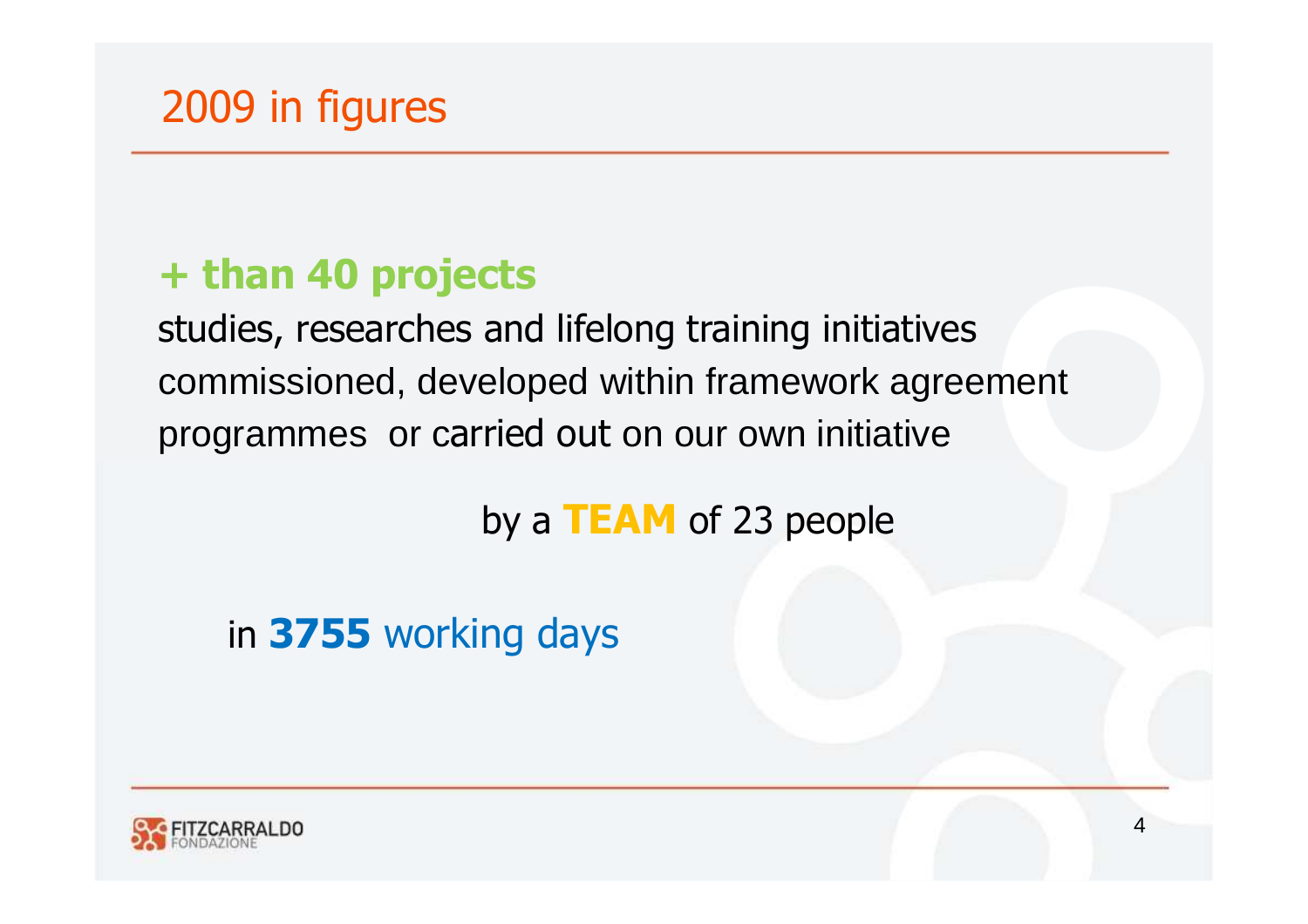

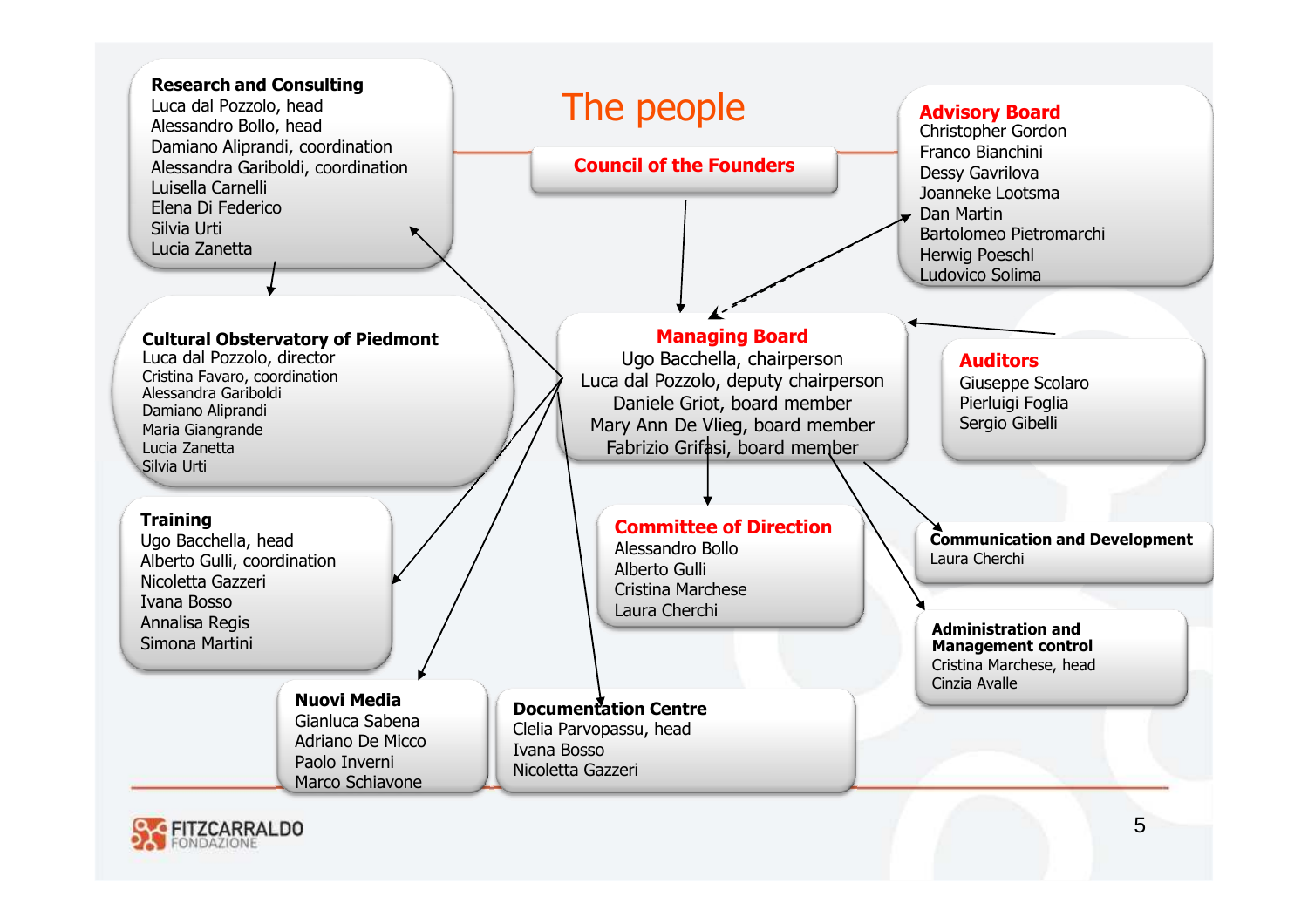## Our assets

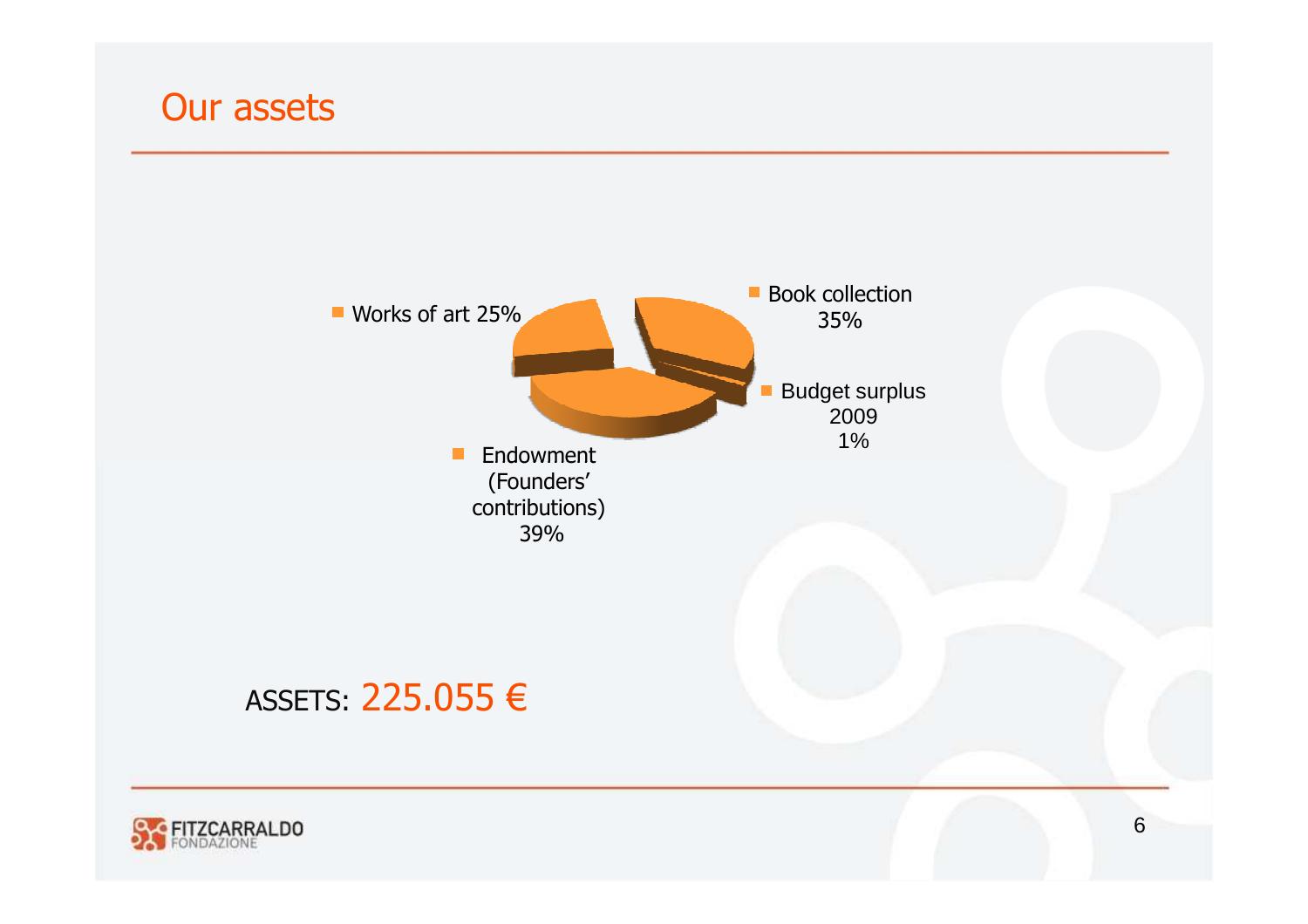#### Accounts 2009

#### OVERALL TURN OVER:  $1.023.951 \in$



#### Funding sources: Contributions from multiannual agreements Contributions from Piedmont Cultural Observatory protocol agreement Public and private contributions co-financing Fitzcarraldo's own projects Subscription fees for training activities Incomes from services (consulting, feasibility studies…)

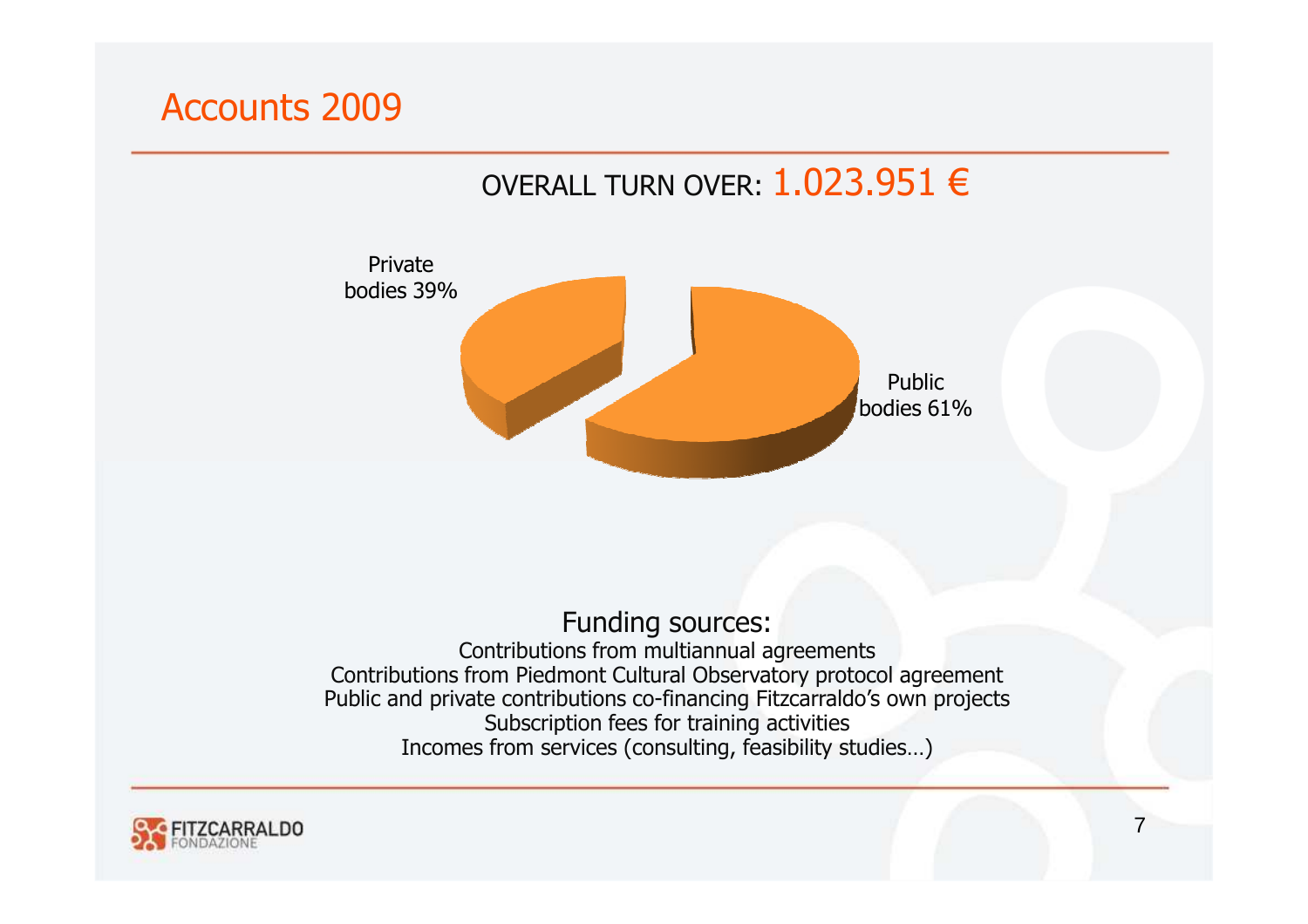#### In 2009 we worked with

AEC -Association Européenne des Conservatoires / Agis Piemonte / AIB Piemonte – Associazione Italiana Biblioteche / Arts Council of Wales – UK/ Associazione Circolo dei Lettori, Torino / Associazione Civita, Roma / Associazione Kalatà, Mondovì / Associazione Torino Città Capitale Europea, Torino / BO Budapest Observatory - Ungheria / Boekman Stichting- Paesi Bassi/ Carnegie Mellon University - H. John Heinz III School of Public and Policy Management - USA / Centre d'Estudis i Recursos Culturals de Barcelona - Spagna / Città dell'Arte – Fondazione Pistoletto, Biella / COBIS - Coordinamento delle Biblioteche Speciali e Specialistiche di Torino / Compagnia di San Paolo, Torino / Confindustria Lecce / COREP - Consorzio per la Ricerca e l'Educazione Permanente / ECAS -European Citizen Action Service / ECCOM - Centro Europeo per l'Organizzazione e il Management Culturale / ELIA -European league of Institutes of the Arts / ENCATC - European Network of Cultural Administration Training Centre / ETI – Ente Teatrale Italiano / Festivalfilosofia, Modena / Fondazione ATER Formazione, Bologna / Fondazione Casa Natale Enzo Ferrari, Modena / Fondazione CRT, Torino / Fondazione Cassa di Risparmio di Cuneo / Fondazione Fabbrica Europa per le Arti Contemporanee, Firenze / Fondazione per il Libro la Musica e la Cultura, Torino / Fondazione per il Sud / Fondazione Rico Semeraro, Lecce / Fondazione Teatro Stabile di Torino / Foundaciò Interarts per la Cooperaciò Cultural Internacional - Spagna / Foundation for Museums and Visitors - Ungheria / GNAM - Galleria Nazionale d'Arte Moderna di Roma / Het Kunstenloket v.z.w. - Belgio / IETM - International Network for Contemporary Performing Arts / Osterreichische Kulturdokumentation – Austria / India Foundation for the Arts - India / IRES Piemonte - Istituto di Ricerche Economiche e Sociali / Manchester Museum - UK/ Musei Capitolini di Roma / Museo Carlo Zauli, Faenza / Museo del Louvre - Francia / Museo Regionale di Scienze Naturali, Torino / NEF - Network of Foundations / Observatoire des Politiques Culterelles de Grenoble<br>-Francia / On the Move Association / Osservatorio Basco della Cultura - Spagna / Osservatorio -Francia / On the Move Association / Osservatorio Basco della Cultura - Spagna / Osservatorio Culturale della Lombardia /<br>- Osservatorio Nazionale dello Spettacolo / Osservatorio dello Spettacolo dell'Emilia Romagna /<br>- Pa -Paralleli - Istituto Euromediterraneo del Nord Ovest, Torino / Pearle - Performing Arts Employers Associations League Europe /<br>-Politecnico di Torino - Il Facoltà di Architettura / Provincia Autonoma di Trento /Provincia - Ravenna Manifestazioni, Ravenna / Région Nord Pas de Calais – Francia / Région PACA – Francia / Région Rhone Alpes –-Francia / Regione Friuli Venezia Giulia / Regione Liguria / Regione Lombardia / Regione Piemonte – Direzione Cultura Turismo e -Sport / Regione Puglia / SiTI – Istituto Superiore sui Sistemi Territoriali per l'Innovazione, Torino / Stichting Internationale Culturele -Activiteiten SICA - Paesi Bassi / Sviluppo Piemonte Turismo, Torino / TINFO - Finnish theater information center - Finlandia /<br>-Ulixes – Scs. Bari / Università Cattolica di Milano / Università degli Studi di Scienze Gastr / -Università del Piemonte Orientale -Facoltà di Lettere e Filosofia / Università di Bologna - Facoltà di Economia….

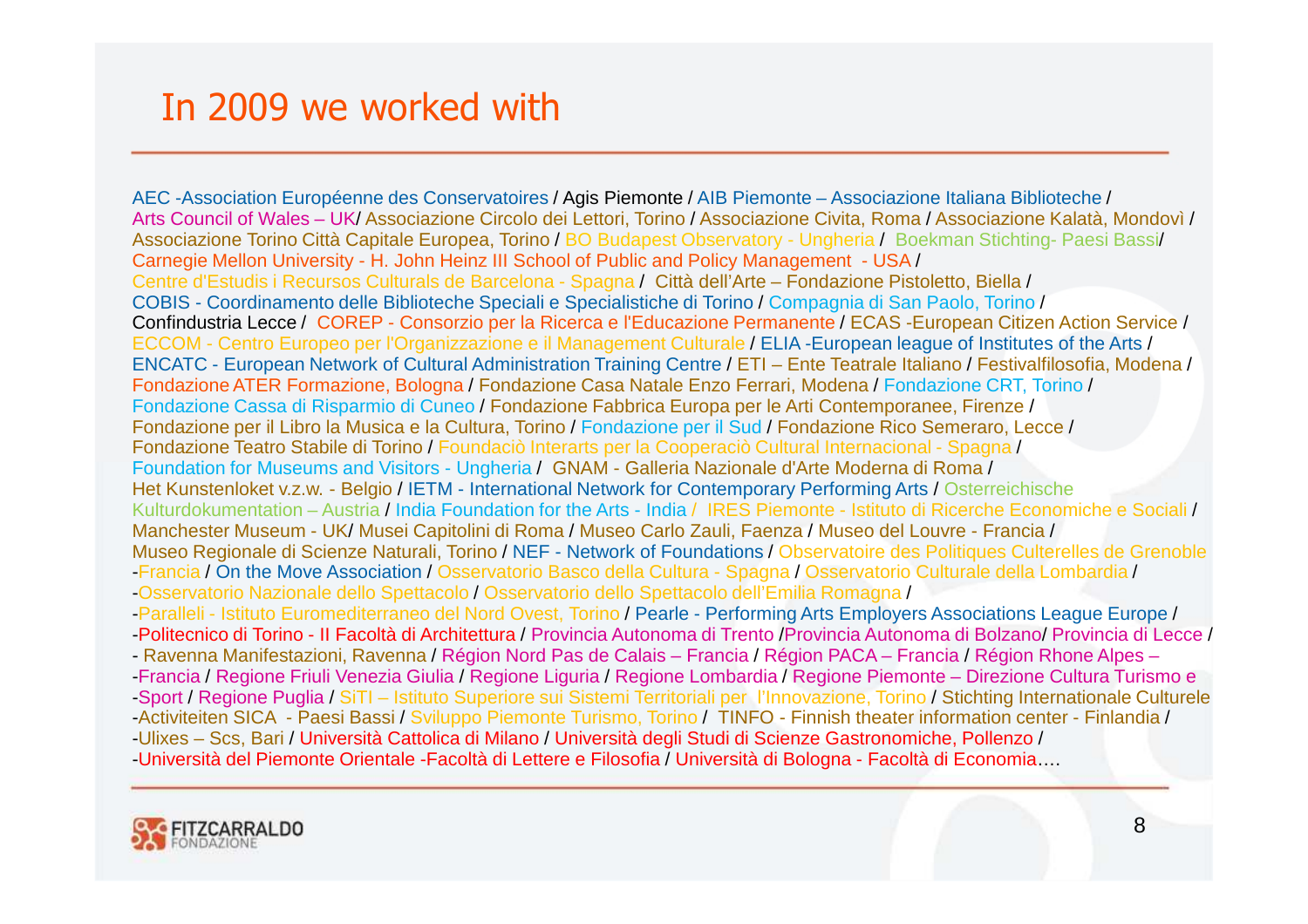#### The Research and the Consulting



•Audience surveys at Musei Capitolini - Roma, at Galleria Nazionale d'Arte Moderna - Roma, of the festivals in Piedmont, on the tourists in Torino, on the readers and non-readers...

 $\bullet$ Impact assessment of the International Book Fair, of the Asia Europe<br>Foundation Exchange department, of contemporary art kermesse Paratissim Foundation Exchange department, of contemporary art kermesse Paratissima

•Coaching actions for the development of Regional Performing arts observatories in 19 Italian regions, guidance for the accreditation to museum standards

•Feasibility studies for Enzo Ferrari Museum and Strategic development plan for the Science Museum of Torino

practics

makes culture move

•Researched and actions concerning transnational cultural<br>cooperation and mobiliv of artists issues cooperation and mobiliy of artists issues





•Monitoring and analysis of the cultural production and consumption

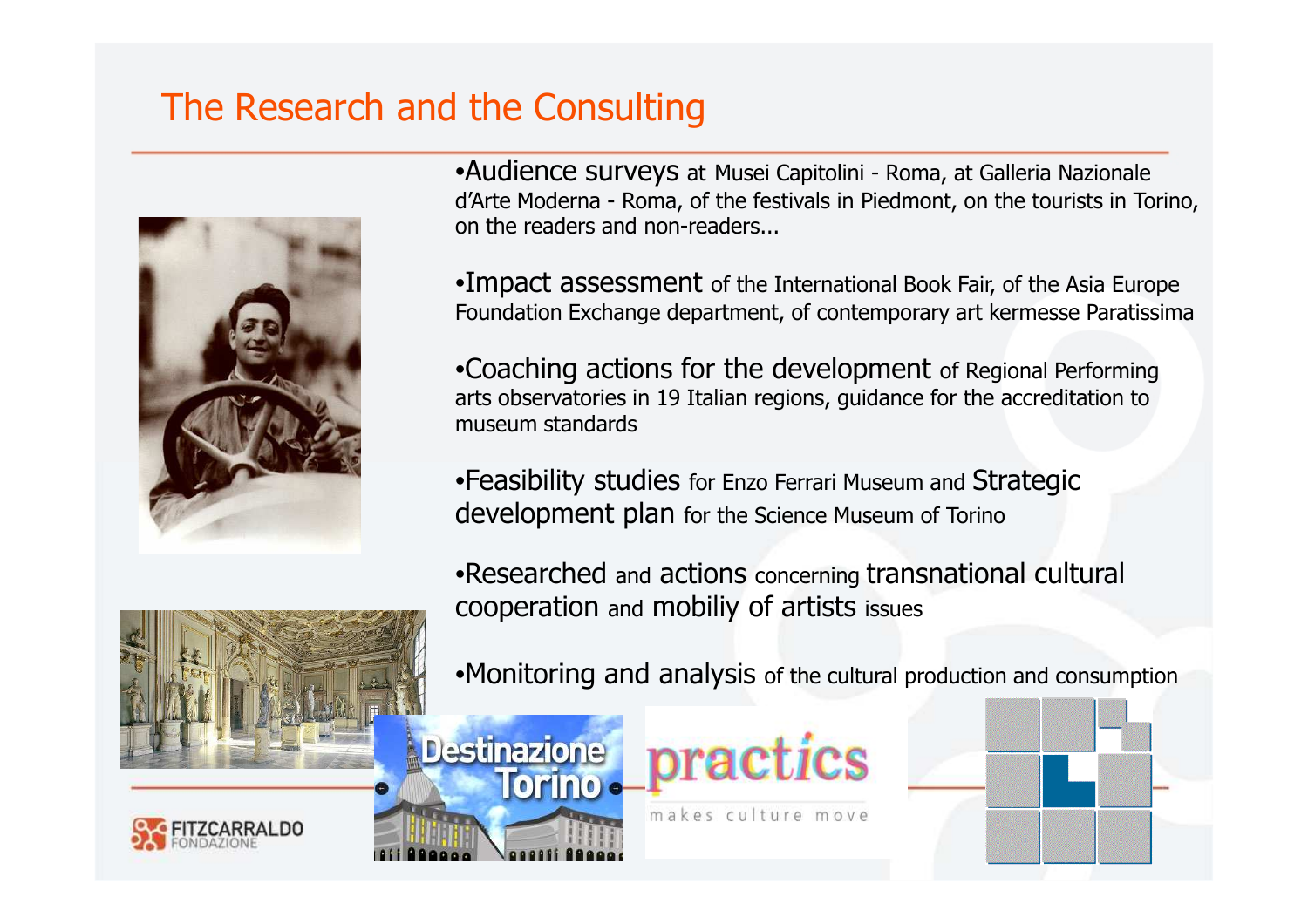### The Training



#### •Lifelong training

- 2 national training courses for cultural managers
- 1 workshop on fundraising for Culture
- 2 courses for museum operators
- 1 workshop for performing arts operators

#### •Meetings and working groups

- •1 national meeting on cultural management issues
- •6 meetings to train and to upgrade the Piedmont cultural operators

#### •Initial and post graduate training

- •1 two-year second level degree in arts and cultural management in Bologna
- •1 Master in Management and Marketing of cultural heritage and activities in Torino

## **1300** participants in one year

=



Progetto Pluriennale di **FORMAZIONE PER** LA VALORIZZAZIONE DEI BENI CULTURALI E DELLO SPETTACOLO del Piemonte

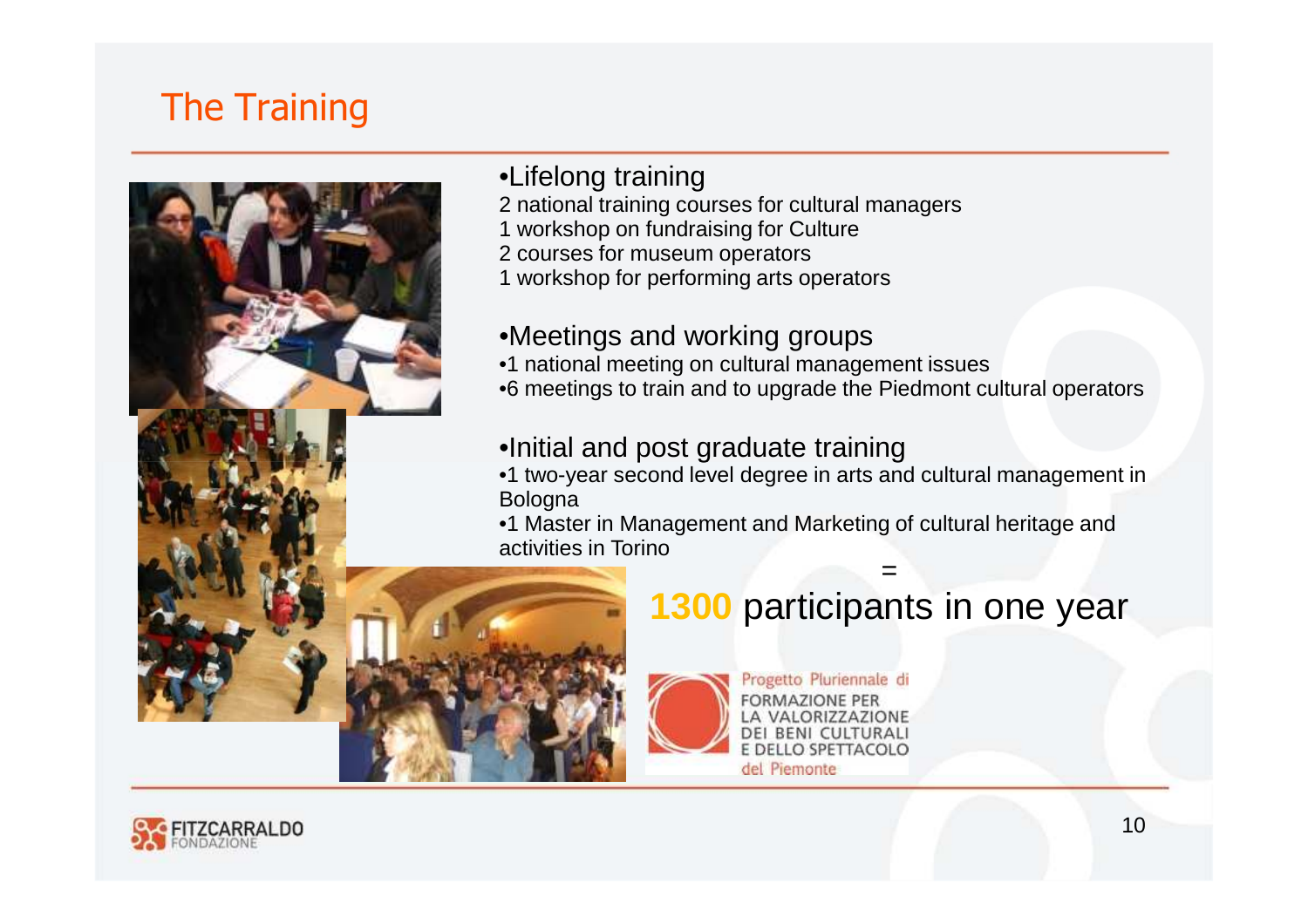#### **Documentation**



Fitzcarraldo places its collection of publications, documents, analysis and reports on cultural management, economy and policies at the public's disposal through:

•The library of its Documentation Centre •The publishing of researches and of papers on its institutional website•The on-line review www.fizz.it

•And the regional portal www.risorsebeniculturali.it

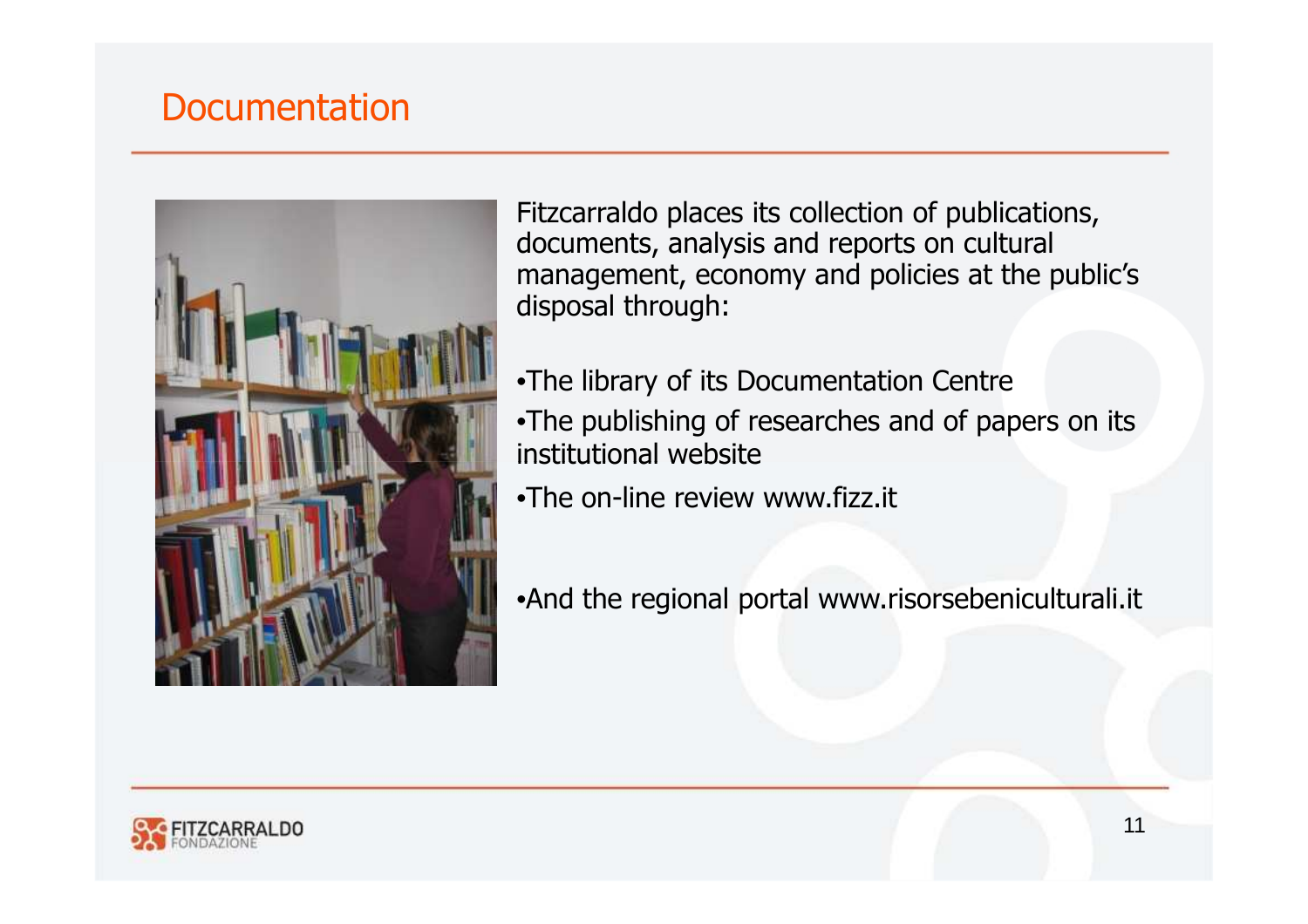#### In the next future…

Our priorities are:

•To Keep on operating in favour of the professional and structural growth of cultural sector;

•To identify innovative solutions for the sustainability of cultural organisations;

•To know and to learn from sectors other than /but similar to culture, to upgrade our transversal view and to get new inputs;

•To increase our action at national level, by paying the maximum attention to the local needs of each area where we will work in;

•To establish partnerships and to widen our network of collaboration with Italian and foreignstakeholders within and beyond the cultural environment;

• To increse our assets, in order to make the Foundation more and more solid and ready toface the challenges in the years to come.